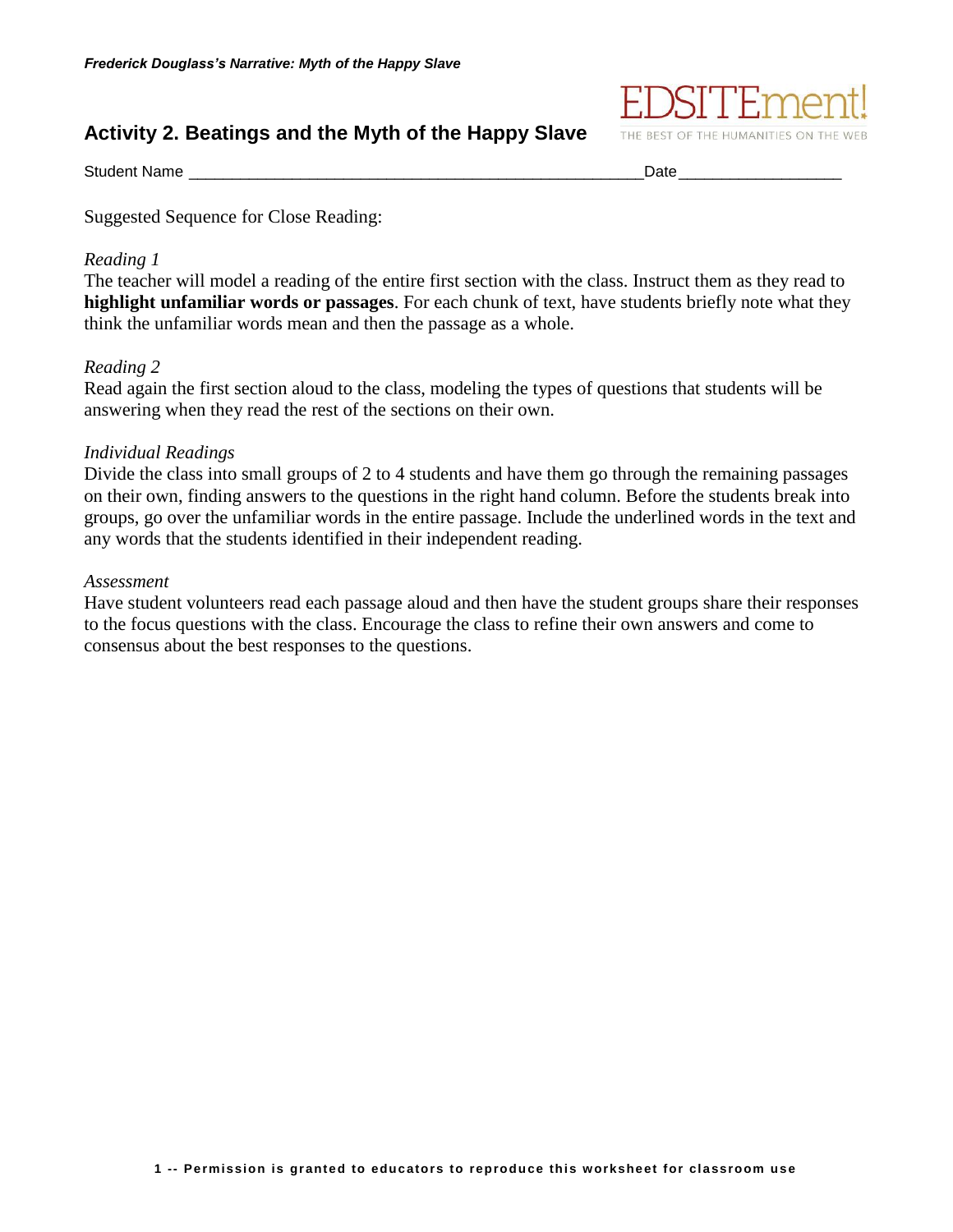| Section 1                                          | The tone of this section is set by the opening |
|----------------------------------------------------|------------------------------------------------|
| He was a cruel man, <b>hardened</b> by a long life | sentences. How would you describe that tone?   |
| of slaveholding. He would at times seem to         |                                                |
| take great pleasure in whipping a slave. I have    | Circle the images and words that stand out in  |
| often been awakened at the dawn of day by          | this passage.                                  |
| the most heart-rending shrieks of an own           |                                                |
| aunt of mine, whom he used to tie up to a          | What effect do these images and words have     |
| joist, and whip upon her naked back till she       | upon you? Why?                                 |
| was literally covered with blood. No words,        |                                                |
| no tears, no prayers, from his gory victim,        | Does Douglass successfully convey the plight   |
| seemed to move his iron heart from its bloody      | of the slaves in this passage?                 |
| purpose. The louder she screamed, the harder       |                                                |
| he whipped; and where the blood ran fastest,       | What does this passage say about Captain       |
| there he whipped longest. He would whip her        | Anthony? Can we generalize from this           |
| to make her scream, and whip her to make her       | passage about slave masters?                   |
| hush; and not until overcome by fatigue,           |                                                |
| would he cease to swing the blood-clotted          |                                                |
| cowskin. I remember the first time I ever          | We don't know what caused the beatings. Is     |
| witnessed this horrible exhibition. I was          | that significant?                              |
| quite a child, but I well remember it. I never     |                                                |
| shall forget it whilst I remember anything. It     | What finally ended the beatings? Why is this   |
| was the first of a long series of such outrages,   | significant?                                   |
| of which I was <b>doomed</b> to be a witness and a |                                                |
| participant. It struck me with awful force. It     | Why do you think Douglass calls this scene a   |
| was the blood-stained gate, the entrance to the    | "horrible exhibition"?                         |
| hell of slavery, through which I was about to      |                                                |
| pass. It was a most terrible spectacle. I wish     | How does Douglass style change in this         |
| I could commit to paper the feelings with          | passage? Give examples. Why does it            |
| which I beheld it                                  | change?                                        |
|                                                    |                                                |
|                                                    |                                                |
|                                                    |                                                |
|                                                    |                                                |
|                                                    |                                                |
|                                                    |                                                |
|                                                    |                                                |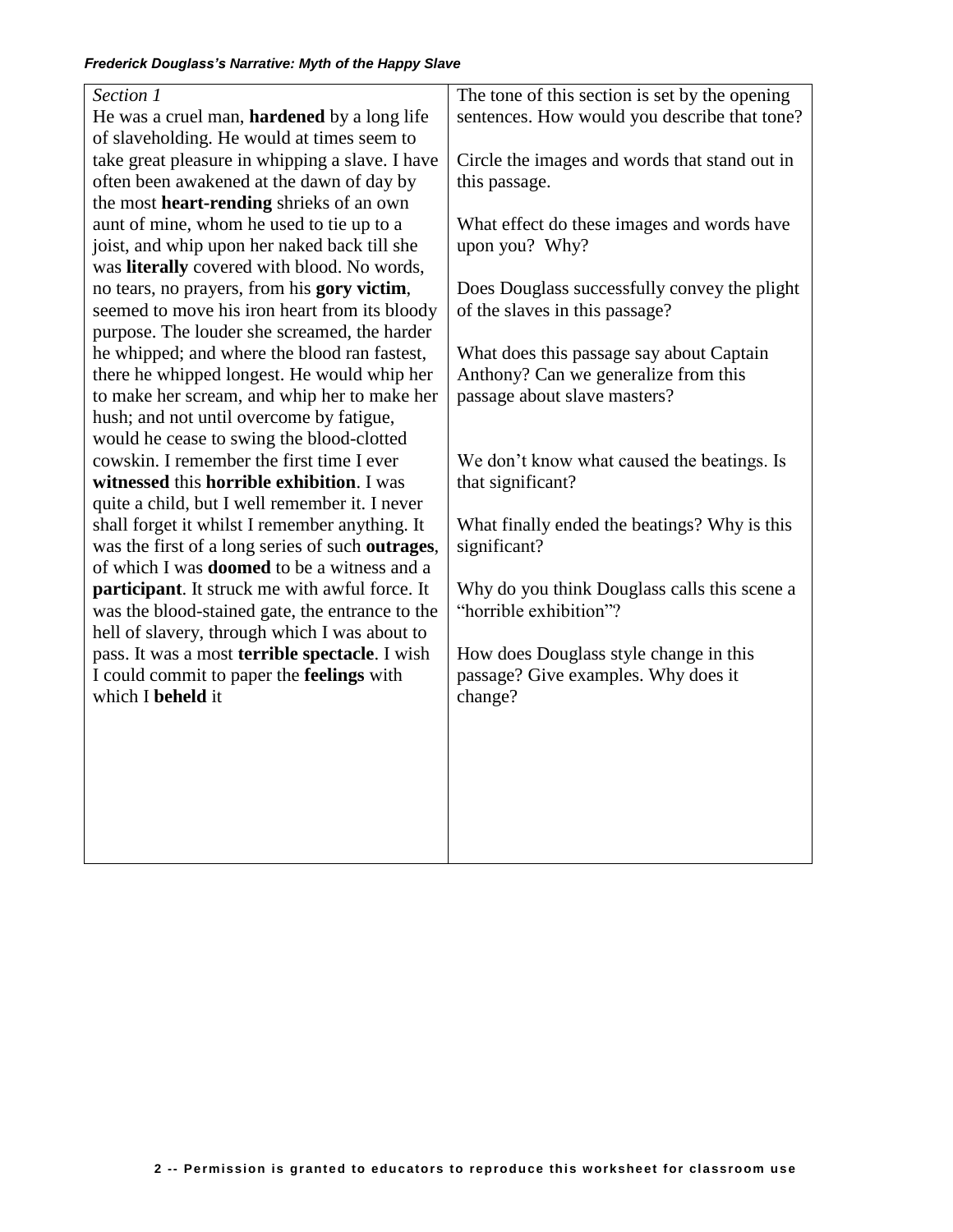| Section 2                                                                                         |                                                |
|---------------------------------------------------------------------------------------------------|------------------------------------------------|
| The home plantation of Colonel Lloyd wore                                                         | Why do the slaves call Colonel Lloyd's         |
| the appearance of a country village. All the                                                      | plantation the "Great House" farm?             |
| mechanical operations for all the farms were                                                      |                                                |
| performed here. The shoemaking and mending,                                                       | Why do the slaves associate the farm with      |
| the blacksmithing, cartwrighting, coopering,                                                      | "greatness"?                                   |
| weaving, and grain-grinding, were all                                                             |                                                |
| performed by the slaves on the home                                                               | Why do they want to be selected to go there?   |
| plantation. The whole place wore a business-                                                      |                                                |
| like aspect very unlike the neighboring farms.                                                    |                                                |
| The number of houses, too, conspired to give it                                                   | Why does Douglass compare the slaves to        |
| advantage over the neighboring farms. It was                                                      | members of Congress? What does it mean to      |
| called by the slaves the Great House Farm.                                                        | call members of Congress slaves? Slaves to     |
| Few privileges were esteemed higher, by the                                                       | what?                                          |
| slaves of the out-farms, than that of being                                                       |                                                |
| selected to do errands at the Great House Farm.                                                   |                                                |
| It was associated in their minds with greatness.                                                  | What effect does this comparison have? Is this |
| A representative could not be prouder of his                                                      | ironic?                                        |
| election to a seat in the American Congress,                                                      |                                                |
| than a slave on one of the out-farms would be                                                     |                                                |
| of his election to do errands at the Great House                                                  |                                                |
| Farm. They regarded it as evidence of great                                                       | Douglass once again uses the idea of "pride".  |
| confidence reposed in them by their overseers;                                                    | Is he being ironic?                            |
| and it was on this account, as well as a constant<br>desire to be out of the field from under the |                                                |
|                                                                                                   |                                                |
| driver's lash, that they esteemed it a high                                                       |                                                |
| privilege, one worth careful living for.                                                          |                                                |
|                                                                                                   |                                                |
|                                                                                                   |                                                |
|                                                                                                   |                                                |
|                                                                                                   |                                                |
|                                                                                                   |                                                |
|                                                                                                   |                                                |
|                                                                                                   |                                                |
|                                                                                                   |                                                |
|                                                                                                   |                                                |
|                                                                                                   |                                                |
|                                                                                                   |                                                |
|                                                                                                   |                                                |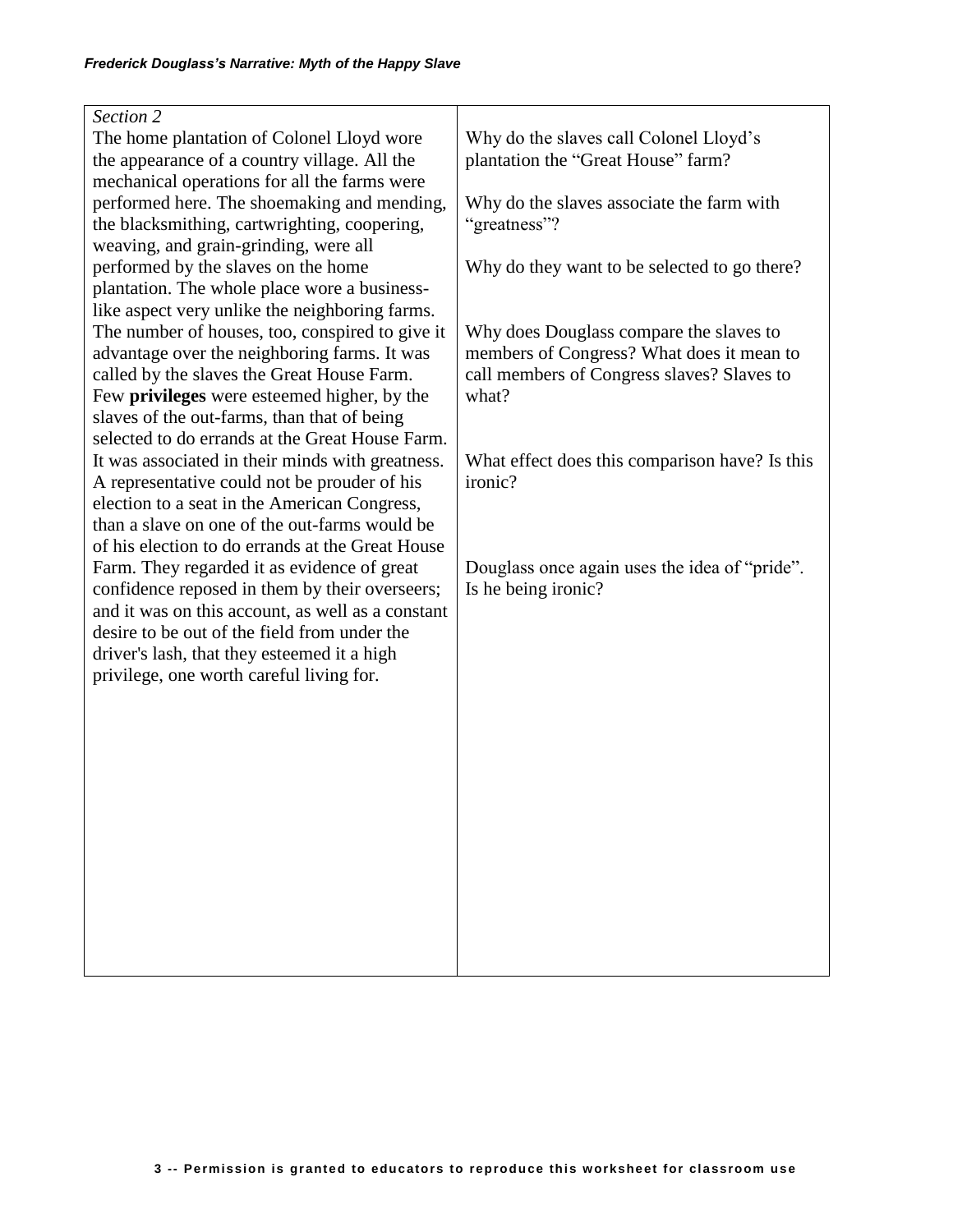| Section 3                                            | Look up the words "enthusiasm", "pathetic"   |
|------------------------------------------------------|----------------------------------------------|
| The slaves selected to go to the Great House         | and "rapture" in a good dictionary.          |
| Farm, for the monthly allowance for                  |                                              |
| themselves and their fellow-slaves, were             | What do you learn about their original       |
| peculiarly <b>enthusiastic</b> . While on their way, | meanings?                                    |
| they would make the dense old woods, for             |                                              |
| miles around, reverberate with their wild            | Why do you think Douglass gives us this look |
| songs, revealing at once the highest joy and         | the group of slaves composing and singing    |
| the deepest sadness. They would compose and          | deep in the woods?                           |
| sing as they went along, consulting neither          |                                              |
| time nor tune. The thought that came up, came        | What is the relationship between joy and     |
| <u>out—if not in the word, in the sound</u> ;—and as | sorrow in this passage?                      |
| frequently in the one as in the other. They          |                                              |
| would sometimes sing the most <b>pathetic</b>        |                                              |
| sentiment in the most <b>rapturous</b> tone, and the |                                              |
| most rapturous sentiment in the most pathetic        |                                              |
| tone. Into all of their songs they would manage      |                                              |
| to weave something of the Great House Farm.          |                                              |
| Especially would they do this, when leaving          |                                              |
| home. They would then sing most exultingly           |                                              |
| the following words:-                                |                                              |
|                                                      |                                              |
| "I am going away to the Great House Farm!            |                                              |
| $O$ , yea! $O$ , yea! $O$ !"                         |                                              |
|                                                      |                                              |
|                                                      |                                              |
|                                                      |                                              |
|                                                      |                                              |
|                                                      |                                              |
|                                                      |                                              |
|                                                      |                                              |
|                                                      |                                              |
|                                                      |                                              |
|                                                      |                                              |
|                                                      |                                              |
|                                                      |                                              |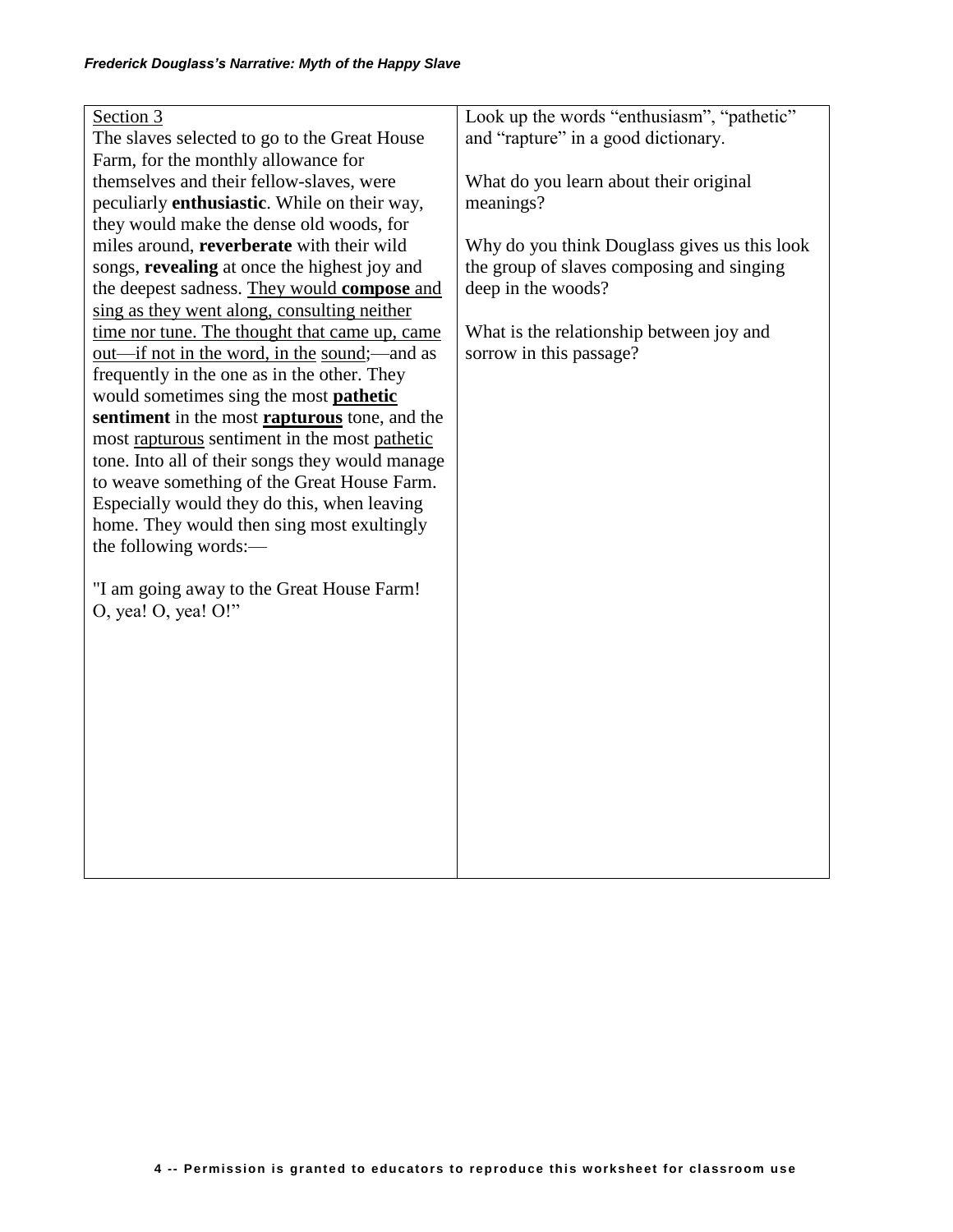| Section 4:                                              |                                                |
|---------------------------------------------------------|------------------------------------------------|
|                                                         |                                                |
| I have sometimes thought that the mere hearing          | What does the opening sentence mean? What      |
| of those songs would do more to impress some            | does it imply about Douglass' own estimate of  |
| minds with the horrible character of slavery,           | the value of his narrative?                    |
| than the reading of whole volumes of                    |                                                |
| philosophy on the subject could do.                     | What revelation about slavery came to          |
|                                                         | Douglass when he looked back as a free man     |
| I did not, when a slave, understand the deep            | on this episode?                               |
| meaning of those <b>rude</b> and apparently             |                                                |
| incoherent songs. I was myself within the               | Why does Douglas call the songs "testimony"?   |
| circle; so that I neither saw nor heard as those        |                                                |
| without might see and hear. They told a tale of         | How do the last two paragraphs sum up the      |
| woe which was then altogether beyond my                 | entire section we have been analyzing?         |
|                                                         |                                                |
| feeble comprehension; they were tones loud,             |                                                |
| long, and deep; they breathed the prayer and            | Why would hearing the songs be more            |
| complaint of souls boiling over with the                | effective than a philosophical argument on the |
| bitterest anguish. Every tone was a testimony           | injustice of slavery?                          |
| against slavery, and a prayer I did not, when a         |                                                |
| slave, understand the deep meaning of those             |                                                |
| rude and apparently incoherent songs. I was             |                                                |
| myself within the circle; so that I neither saw         |                                                |
| nor heard as those without might see and hear.          |                                                |
| They told a tale of woe which was then                  |                                                |
| altogether beyond my feeble comprehension;              |                                                |
| they were tones loud, long, and deep; they              |                                                |
| breathed the prayer and complaint of souls              |                                                |
|                                                         |                                                |
| boiling over with the bitterest anguish. Every          |                                                |
| tone was a testimony against slavery, and a             |                                                |
| prayer to God for deliverance from chains. The          |                                                |
| hearing of those wild notes always depressed            |                                                |
| my spirit, and filled me with <b>ineffable</b> sadness. |                                                |
| I have frequently found myself in tears while           |                                                |
| hearing them. The mere recurrence to those              |                                                |
| songs, even now, afflicts me; and while I am            |                                                |
| writing these lines, an expression of feeling has       |                                                |
| already found its way down my cheek. To                 |                                                |
| those songs I trace my first glimmering                 |                                                |
| conception of the dehumanizing character of             |                                                |
| slavery. I can never get rid of that conception.        |                                                |
| Those songs still follow me, to deepen my               |                                                |
| hatred of slavery, and quicken my sympathies            |                                                |
| for my brethren in bonds. If any one wishes to          |                                                |
|                                                         |                                                |
| be impressed with the soul-killing effects of           |                                                |
| slavery, let him go to Colonel Lloyd's                  |                                                |
| plantation, and, on allowance-day, place                |                                                |
| himself in the deep pine woods, and there let           |                                                |
| him, in silence, analyze the sounds that shall          |                                                |
| pass through the chambers of his soul,—and if           |                                                |